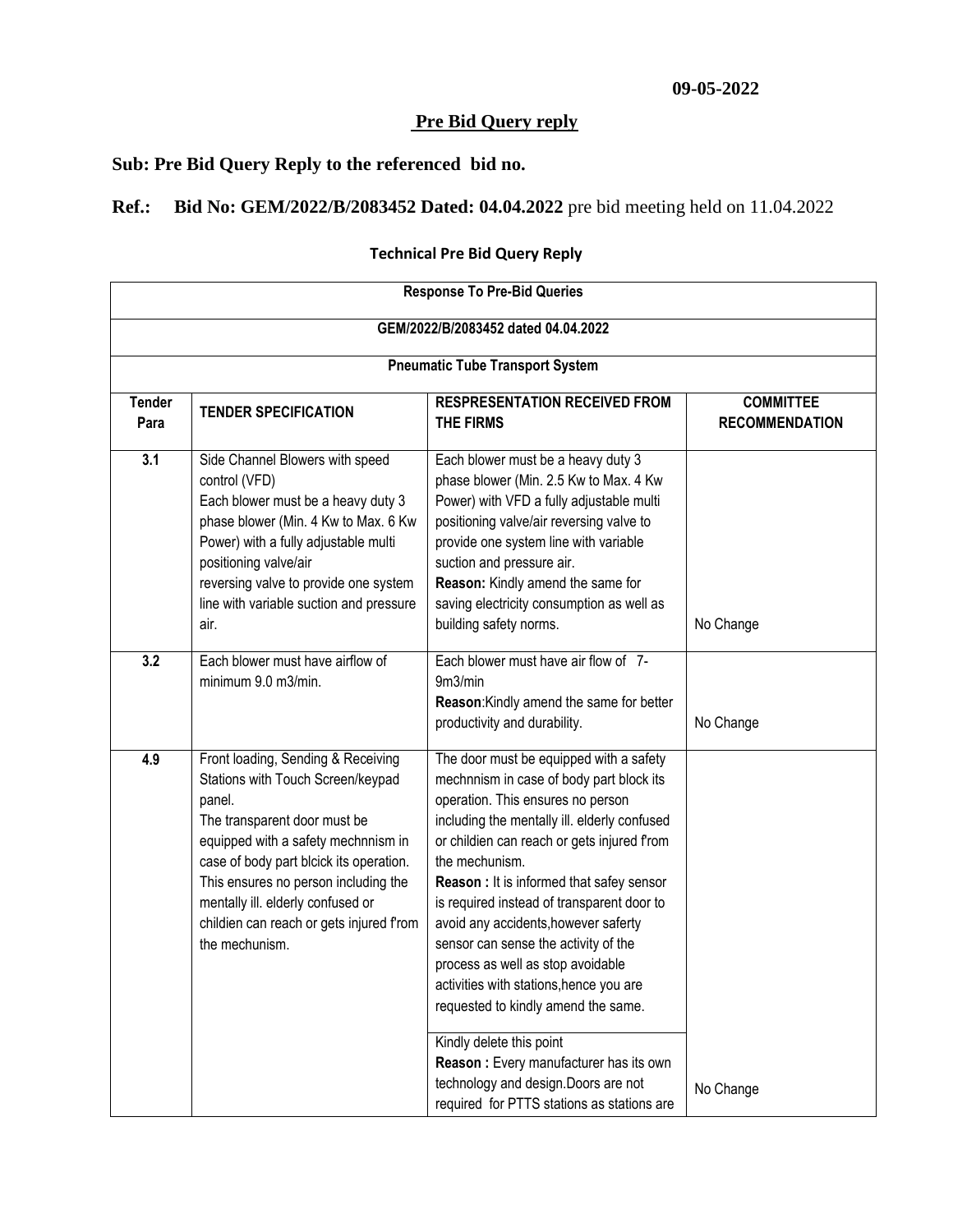| 5.4  | Horizontal receiving Station for<br>Laboratory:<br>In laboratory stations the arriving<br>carrier must be received upward into<br>the station, thereby ensuring that<br>carriers are not accelerated due to<br>gravity in the event of failure of the<br>soft arrival system. This system is to<br>ensure total safety of even delicate<br>glass samples | never handled and never in reach/acess of<br>unauthorized persons. The stated<br>specifications are too narrow and<br>disallows the mandatory and necessary<br>fair equitable coompetitions as per CVC<br>guidelines as only one company make<br>transparent door<br>In laboratory stations the receiving carrier<br>downward with a slide gate to<br>deaccelerate the speed of carrier while<br>receiving.<br>Reason: It is informed that upward<br>receiving technology is old, hence you are<br>requested to Kindly amend the same for<br>better productivity and durability.<br>Horizontal receiving Station for Laboratory:<br>In laboratory stations the arriving carrier<br>must be received upward/downward into<br>the station, thereby ensuring that carriers<br>are not accelerated due to gravity in the<br>event of failure of the soft arrival system.<br>This system is to ensure total safety of |           |
|------|----------------------------------------------------------------------------------------------------------------------------------------------------------------------------------------------------------------------------------------------------------------------------------------------------------------------------------------------------------|------------------------------------------------------------------------------------------------------------------------------------------------------------------------------------------------------------------------------------------------------------------------------------------------------------------------------------------------------------------------------------------------------------------------------------------------------------------------------------------------------------------------------------------------------------------------------------------------------------------------------------------------------------------------------------------------------------------------------------------------------------------------------------------------------------------------------------------------------------------------------------------------------------------|-----------|
|      |                                                                                                                                                                                                                                                                                                                                                          | even delicate glass samples                                                                                                                                                                                                                                                                                                                                                                                                                                                                                                                                                                                                                                                                                                                                                                                                                                                                                      | No Change |
| 13   | Automatic zone transfer coupler or<br>linear coupler<br>(Minimum 9 lines):                                                                                                                                                                                                                                                                               | Rotary Transfer Zone System:,<br>The system is provided with "Transfer<br>Zone" with multiple storage unit in the<br>device, which is an interface between all                                                                                                                                                                                                                                                                                                                                                                                                                                                                                                                                                                                                                                                                                                                                                   |           |
| 13.1 | The system should be provided with<br>automatic<br>zone transfer coupler of linear coupler,<br>which allows the interface between all<br>the transport lines of the system. So<br>as to allow smooth transfer of carriers<br>between the transfer lines, providing<br>smooth and uninterrupted operation of<br>the system.                               | the lines and with its smooth operations<br>provides an excellent throughput for fast<br>inter line transfers. That allows the<br><b>Container containing Emergency Samples</b><br>to overtake the other containers<br>Have chambers inbuilt in the transfer unit<br>with extra empty containers and any user<br>can call for it from the station, by simply<br>dialing a number.<br>Contactless positioning , two directions                                                                                                                                                                                                                                                                                                                                                                                                                                                                                    |           |
|      | The Line Transfer Zone Mechanism<br>should have the following features:                                                                                                                                                                                                                                                                                  | operations.<br>Should keep the storage units inbuilt in the                                                                                                                                                                                                                                                                                                                                                                                                                                                                                                                                                                                                                                                                                                                                                                                                                                                      |           |
| а    | Contactless positioning, two direction<br>operation.                                                                                                                                                                                                                                                                                                     | transfer unit vaccant for the emergency<br>carriers. Bidder should occcupy less space<br>and less height                                                                                                                                                                                                                                                                                                                                                                                                                                                                                                                                                                                                                                                                                                                                                                                                         |           |
| b    | Carrier designated as<br>'EmergencyT'Carrier' should be able to<br>physically overtake the normal carriers<br>in the PTT system within the Line<br>Transfer Zone Mechanism using line                                                                                                                                                                    | Should connect up to minimum 10 lines<br>without the need of a diverter<br>Should have multiple storage unit in the<br>device its & not in the incoming tubes.<br>Only one outgoings & incoming tube for                                                                                                                                                                                                                                                                                                                                                                                                                                                                                                                                                                                                                                                                                                         | No Change |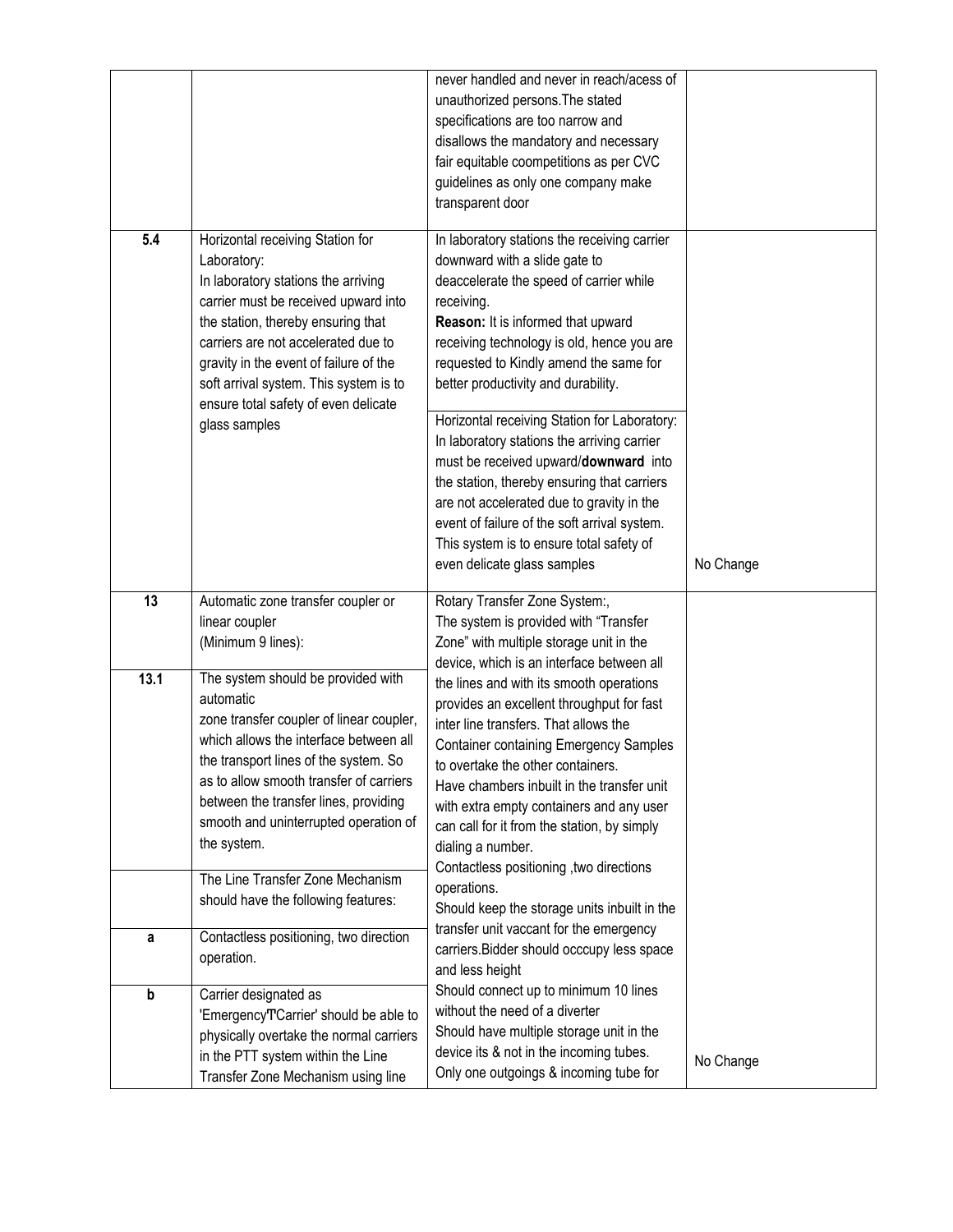| c)<br>d | prioritization.<br>Should have the provision to keep the<br>storage units vacant for the transit of<br>Emergency<br>carriers.<br>Should be able to accommodate<br>multiple<br>carriers within the Line Transfer Zone | one line, multiple lines should not have<br>separate incoming & outgoing as it<br>increase time to transfer.<br>The bidder should use the latest<br>technology or devices. The demonstration<br>of each device i.e Auto unloads Station,<br>Diverter, Blower, Rotary Transfer system<br>is compulsory without which the tender will<br>be out rightly rejected.<br>Reason: Rotary Transfer Zone system is<br>better than Automatic zone transfer<br>coupler or linear coupler. It has extra<br>empty storage, Container containing<br>Emergency Samples to overtake the other<br>containers, etc.<br>Kindly amend the same for better<br>productivity and durability                                                                                                                                                                                                                                                                                                                |           |
|---------|----------------------------------------------------------------------------------------------------------------------------------------------------------------------------------------------------------------------|-------------------------------------------------------------------------------------------------------------------------------------------------------------------------------------------------------------------------------------------------------------------------------------------------------------------------------------------------------------------------------------------------------------------------------------------------------------------------------------------------------------------------------------------------------------------------------------------------------------------------------------------------------------------------------------------------------------------------------------------------------------------------------------------------------------------------------------------------------------------------------------------------------------------------------------------------------------------------------------|-----------|
| 13.1(b) | Carrier designated as<br>'EmergencyTCarrier' should be able to<br>physically overtake the normal carriers<br>in the PTT system within the Line<br>Transfer Zone Mechanism using line<br>prioritization.              | Kindly amend this point as "<br>Carrier designated as emergency carrier<br>should be able to physically<br>overtake/prioritized over normal carrier in<br>the PTT System at the line tranfer zone<br>mechanism, using line priotization                                                                                                                                                                                                                                                                                                                                                                                                                                                                                                                                                                                                                                                                                                                                             | No Change |
|         | Suggested by bidder                                                                                                                                                                                                  | Auto Unload Stations:<br>The Lab should be provided with an<br>Automatic Unload Pneumatic Station.<br>When the carrier comes into the<br>pneumatic station it should automatically<br>open inside the stations (without exiting<br>the station), sample bags should slide out,<br>the carrier should automatically return to<br>its origin pneumatic station based on RFID<br>transponder technology. The carrier<br>should never exist in the station. The<br>bidder should use the latest technology or<br>devices. The demonstration of each<br>device i.e Auto unloads Station, Diverter,<br>Blower, Rotary Transfer system is<br>compulsory without which the tender will<br>be outrightly rejected.<br>The Pneumatic Station should be<br>maintenance free mechanism, with self<br>adjusting optical switches, with self<br>adjusting maintenance free The container<br>should also be able to open manually at<br>the unloading station.<br>It should have at least two free | No Change |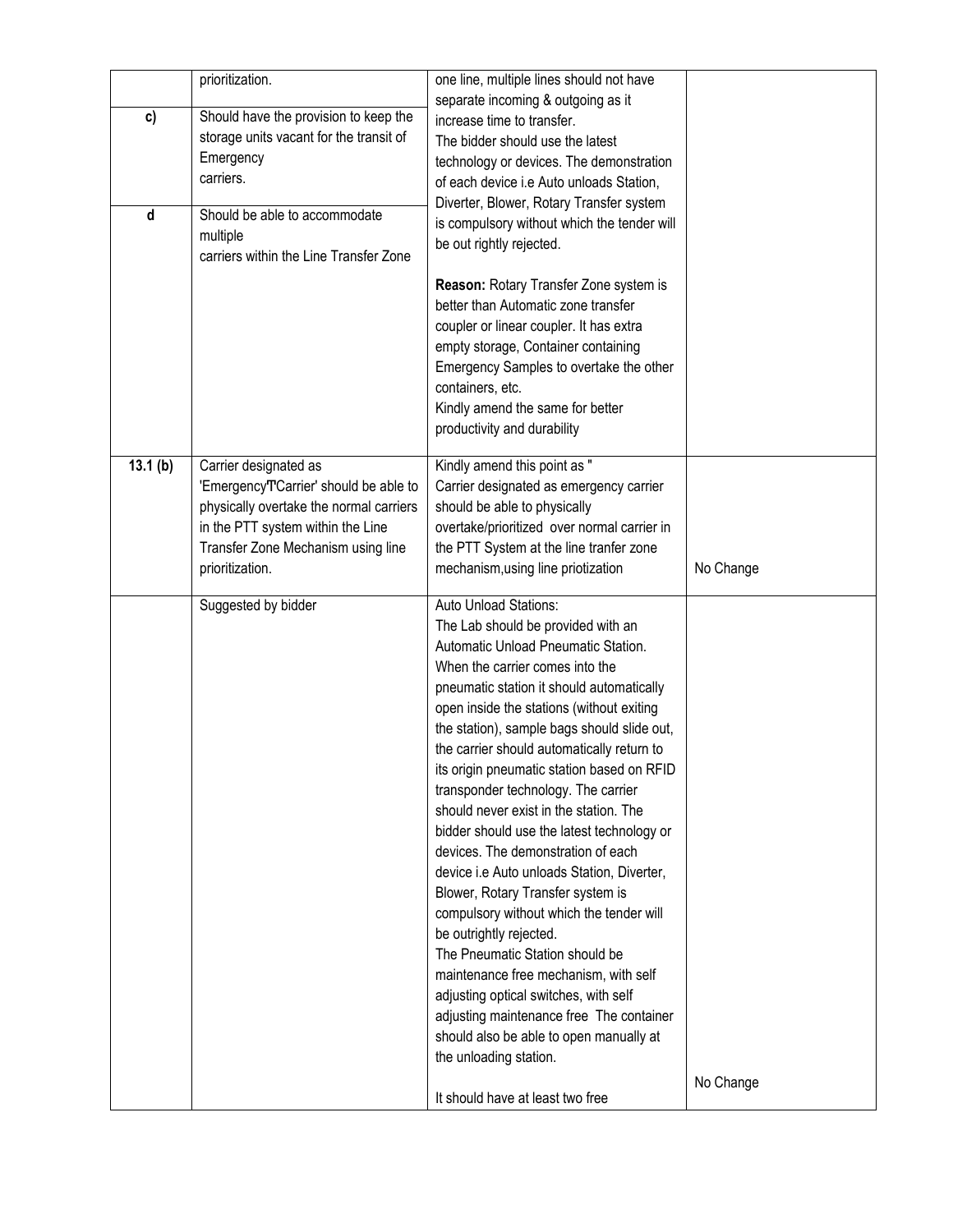|                     | programmable data transponder system.<br>Inside loadingTdimension for System<br>160mm swivel top 110 x 260mm approx.<br>gaskets for noise less operations, contact                                                                                                                                                                                                                                                                                                                                                   |                                                                                                                                                         |
|---------------------|----------------------------------------------------------------------------------------------------------------------------------------------------------------------------------------------------------------------------------------------------------------------------------------------------------------------------------------------------------------------------------------------------------------------------------------------------------------------------------------------------------------------|---------------------------------------------------------------------------------------------------------------------------------------------------------|
|                     | less censoring of the unit positions.<br>With RFID readers for carrier ID and<br>inventory, which should ensure automatic<br>carrier redistribution to its home address &<br>also non acceptance of any items than<br>authorized carrier.<br>Should have Air cushioned soft landing<br>facility for arriving containers to protect<br>samples above the station, with the help of<br>slide gate. Bidder should have<br>successfully installed at least 3 Systems<br>with auto unload stations successfully           |                                                                                                                                                         |
|                     | running. Should be provided with carrier<br>rack & SS Slide for sample soft slide<br>landing.<br>It is important; this Auto Unload carrier<br>should be different from other carrier<br>differentiating and helping the user to<br>identify this specific carrier. Only colour<br>difference or design difference of carrier<br>will not be accepted without which tender<br>will be Outrightly or rejected.                                                                                                         |                                                                                                                                                         |
| Suggested by bidder | Auto Unload Carriers with RFID:<br>Auto Unload containers should be such<br>that no manual handling be required<br>during unloading.<br>The container should automatically unload<br>at the Pneumatic Station then<br>automatically close & go back to the origin<br>Pneumatic Station.<br>The system should not accept an open<br>container.<br>The container should also be able to open<br>manually at the unloading station.<br>The system should have at leat two free<br>programmable data transponder system. | No Change                                                                                                                                               |
| Query               | Clarification required:<br>What is quantity of Pipe and Bends?                                                                                                                                                                                                                                                                                                                                                                                                                                                       | <b>Clarified as:</b><br>"Schematic plan is already<br>uploaded with the tender<br>document. Bidders are<br>strongly advised to visit the<br>site before |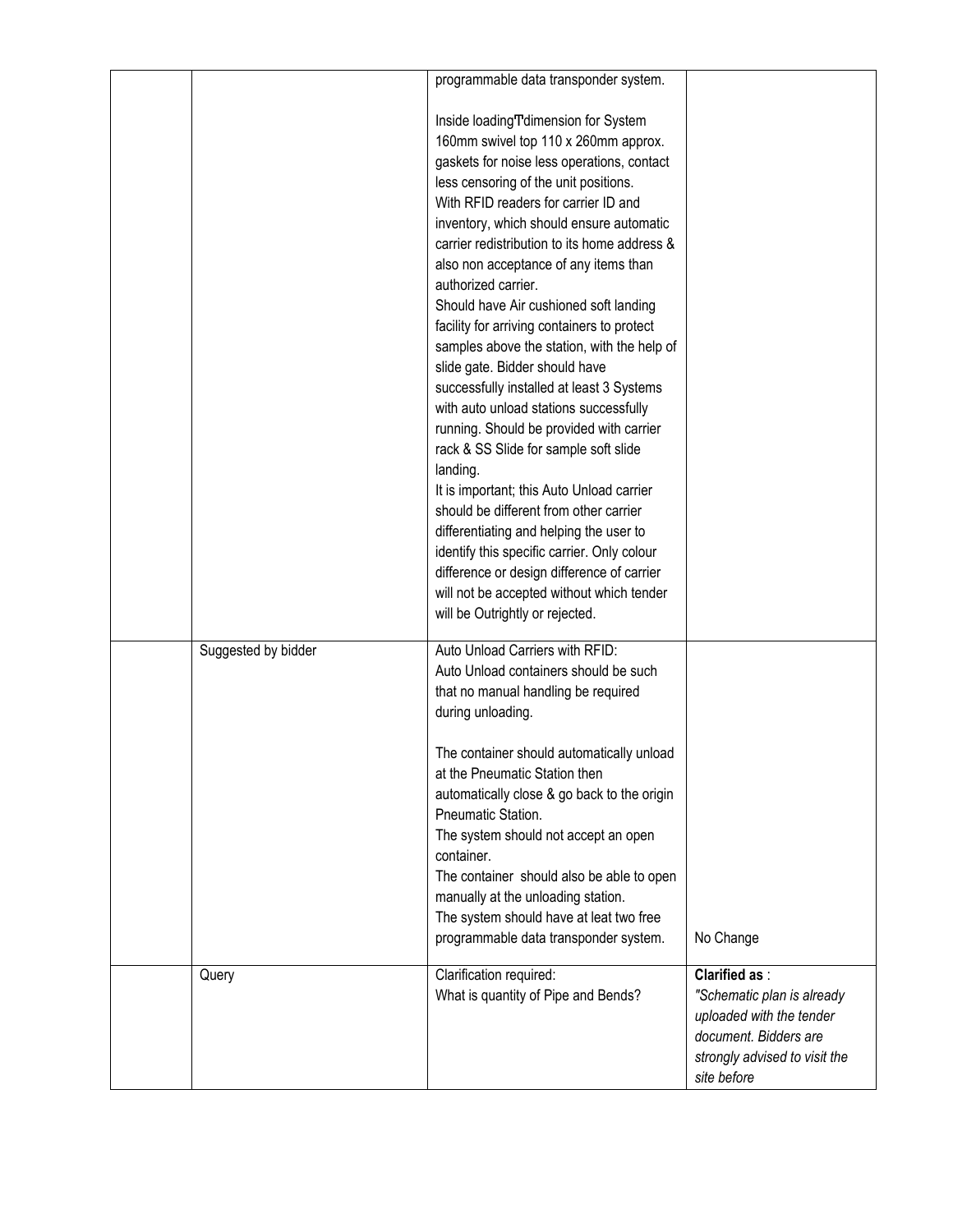|       |                                                                           | submitting the quote" |
|-------|---------------------------------------------------------------------------|-----------------------|
| Query | Transparent tube and transparent bends<br>are not mentioned in the tender | No Change             |

## **Commercial Pre Bid Query Reply**

| <b>Description</b><br>S.N |                                     |                                                                                                                                                                                                                                                                                                                                                                                                                                                                                                                                                                                                   | <b>Commercial</b>       | <b>Bidder Justification</b>                                                                                                                                                                                                                                                                                                                                                                                                                                                                                                                                                                        |                                   |
|---------------------------|-------------------------------------|---------------------------------------------------------------------------------------------------------------------------------------------------------------------------------------------------------------------------------------------------------------------------------------------------------------------------------------------------------------------------------------------------------------------------------------------------------------------------------------------------------------------------------------------------------------------------------------------------|-------------------------|----------------------------------------------------------------------------------------------------------------------------------------------------------------------------------------------------------------------------------------------------------------------------------------------------------------------------------------------------------------------------------------------------------------------------------------------------------------------------------------------------------------------------------------------------------------------------------------------------|-----------------------------------|
|                           |                                     | <b>Existing</b>                                                                                                                                                                                                                                                                                                                                                                                                                                                                                                                                                                                   | Representation          |                                                                                                                                                                                                                                                                                                                                                                                                                                                                                                                                                                                                    | <b>Reply</b>                      |
| 1                         | <b>NIT Page</b><br>No. 2 Point<br>1 | If the bidder is a Micro<br>or Small Enterprise as<br>per latest definitions<br>under MSME rules,<br>the bidder shall<br>be exempted from the<br>requirement of<br>"Bidder Turnover"<br>criteria and<br>"Experience Criteria".<br>If the bidder is<br>OEM of the offered<br>products, it<br>would also be<br>exempted from the<br>"OEM Average<br>Turnover" criteria. In<br>case any bidder is<br>seeking exemption<br>from Turnover /<br>Experience Criteria,<br>the supporting<br>documents to prove<br>his eligibility for<br>exemption must be<br>uploaded for<br>evaluation by the<br>buyer. | It should be<br>deleted | As you are aware the<br>Pneumatic Tube System<br>is a specialized work,<br>which is completely<br>specialized Installation<br>work, which must be<br>executed by only<br>experienced bidders If<br>proper routing and<br>testing work not done<br>by executor then system<br>can be failed during<br>operation. Pneumatic<br>Tube System is a life<br>/time saving product<br>also to deliver blood,<br>reports and<br>instruments, etc on time<br>in various department<br>of Hospital. Hence, you<br>are requested to kindly<br>delete this existing<br>point and consider<br>bidder experience. | No Change as per<br>Gol guideline |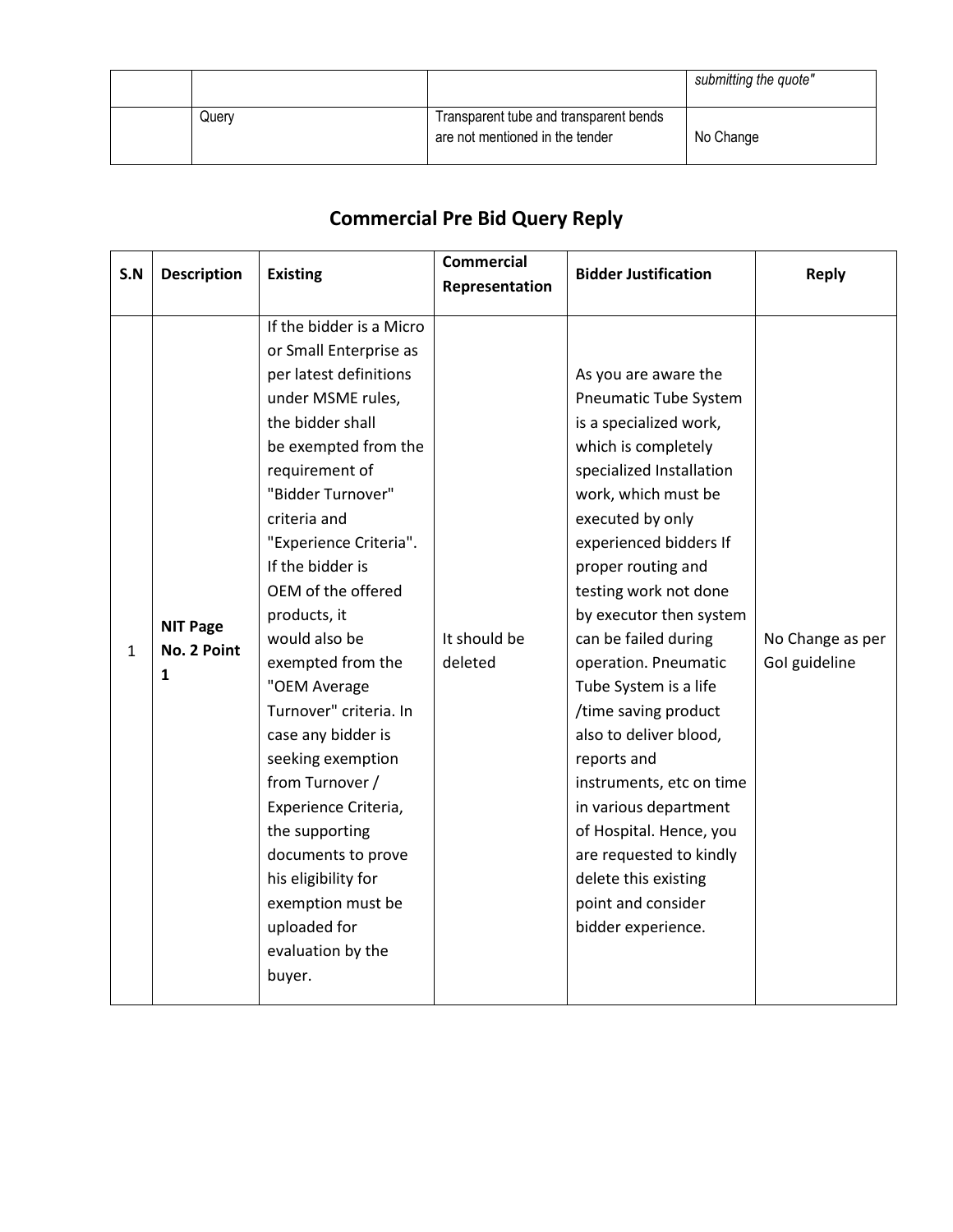|                           | If the bidder is a      |                  |                           |                  |
|---------------------------|-------------------------|------------------|---------------------------|------------------|
|                           | Startup, the bidder     |                  |                           |                  |
|                           | shall be exempted       |                  |                           |                  |
|                           | from the requirement    |                  |                           |                  |
|                           | of "Bidder Turnover"    |                  |                           |                  |
|                           | criteria and            |                  |                           |                  |
|                           | "Experience Criteria".  |                  |                           |                  |
|                           | If                      |                  |                           |                  |
|                           | the bidder is OEM of    |                  |                           |                  |
|                           | the offered             |                  |                           |                  |
|                           | products, it would also |                  |                           |                  |
|                           | be exempted             |                  |                           |                  |
| NIT Page No.              | from the "OEM           | It should be     |                           | No Change as per |
| 2 Point 2                 | Average Turnover"       | deleted          | Same as above             | Gol guideline    |
|                           | criteria. In case any   |                  |                           |                  |
|                           | bidder is seeking       |                  |                           |                  |
|                           | exemption from          |                  |                           |                  |
|                           | Turnover /              |                  |                           |                  |
|                           | Experience Criteria,    |                  |                           |                  |
|                           | the supporting          |                  |                           |                  |
|                           | documents to prove      |                  |                           |                  |
|                           | his eligibility for     |                  |                           |                  |
|                           | exemption must be       |                  |                           |                  |
|                           | uploaded for            |                  |                           |                  |
|                           | evaluation by the       |                  |                           |                  |
|                           | buyer.                  |                  |                           |                  |
|                           |                         |                  |                           |                  |
|                           | Past Performance: The   | Past             | It is informed that       |                  |
|                           | <b>Bidder or its</b>    | Performance:     | Bidder experience         |                  |
|                           | OEM {themselves or      | The Bidder       | should be asked           |                  |
|                           | through reseller(       | should have      | for the pre-qualification | No Change        |
|                           | s)} should have         | supplied same    | criteria as complete      |                  |
|                           | supplied same           | or three similar | project will be executed  |                  |
|                           | or similar Category     | completed        | by bidder not by          |                  |
| NIT Page No.<br>3 Point 5 | Products for 40%        | works costing    | manufacturer and          | Qualification    |
|                           | of bid quantity, in at  | not less than    | manufacturer role in the  | Criteria         |
|                           | least one of the        | the amount       | bid only to supply        | Mentioned in     |
|                           | last three Financial    | equal to 2 Crore | material if bidder is     | <b>ATC will</b>  |
|                           | years before the        | Or               | authorized distributor.   | supersede        |
|                           | bid opening date to     | Two similar      | <b>Experienced bidder</b> |                  |
|                           | any Central /           | completed        | should require for        |                  |
|                           | <b>State Govt</b>       | works costing    | better execution          |                  |
|                           | Organization / PSU /    | not less than    | of the project as         |                  |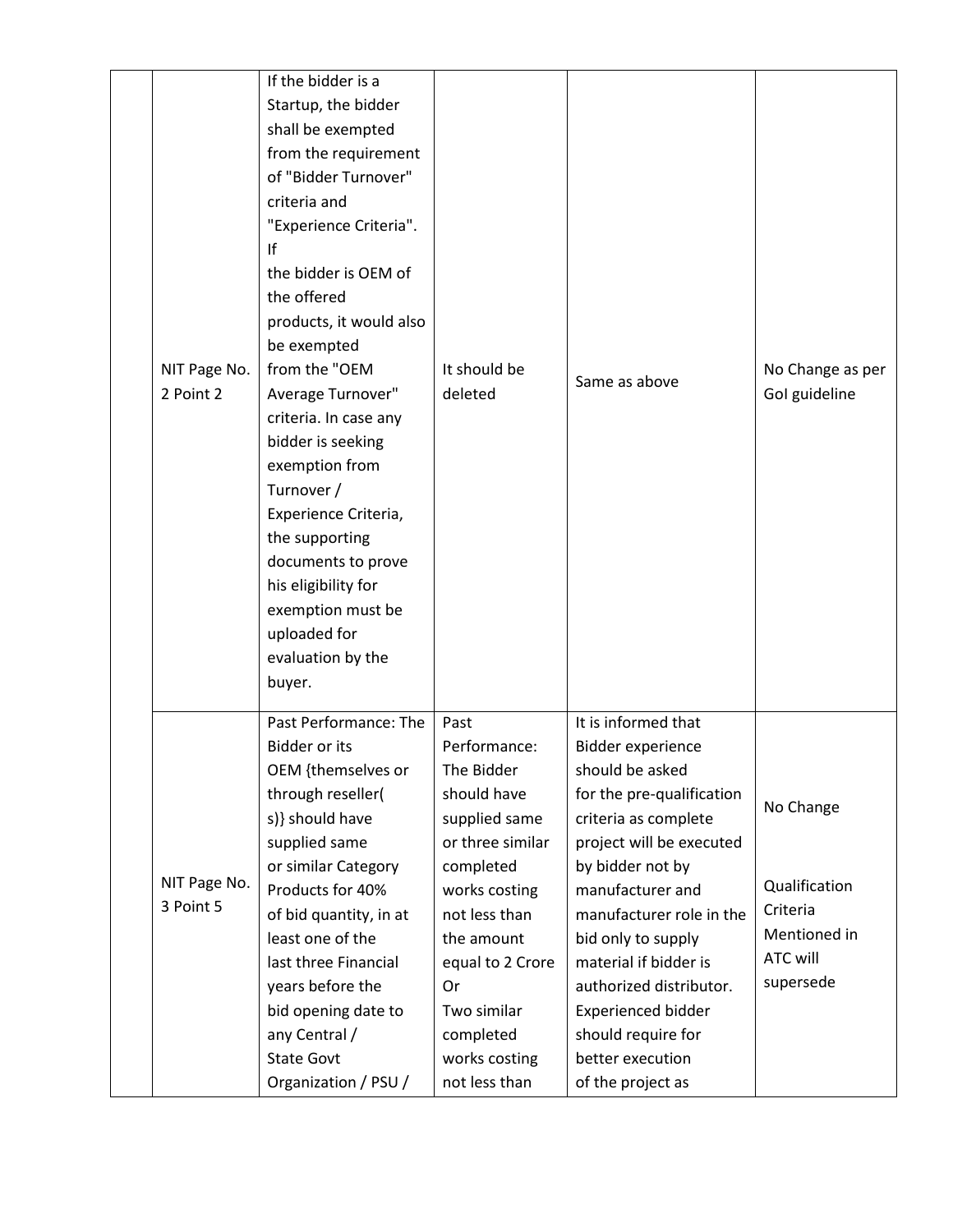|  | <b>Public Listed</b>   | the amount        | Pneumatic tube system    |  |
|--|------------------------|-------------------|--------------------------|--|
|  | Company. Copies of     | equal to 2.5      | is not a plug and        |  |
|  | relevant contracts     | Crore.            | play system.             |  |
|  | (proving supply of     | Or                | Considering the above    |  |
|  | cumulative order       | One similar       | facts, you are requested |  |
|  | quantity in any one    | completed work    | to kindly amend the      |  |
|  | financial year) to be  | costing not less  | same.                    |  |
|  | submitted along        | than the          |                          |  |
|  | with bid in support of | amount equal to   |                          |  |
|  | quantity               | 4 Crore.40% of    |                          |  |
|  | supplied in the        | bid quantity, in  |                          |  |
|  | relevant Financial     | at least one of   |                          |  |
|  | year. In case of bunch | the last three    |                          |  |
|  | bids, the              | Financial years   |                          |  |
|  | category related to    | before the bid    |                          |  |
|  | primary product        | opening date to   |                          |  |
|  | having highest bid     | any Central /     |                          |  |
|  | value should meet      | <b>State Govt</b> |                          |  |
|  | this criterion.        | Organization /    |                          |  |
|  |                        | PSU / Public      |                          |  |
|  |                        | Listed            |                          |  |
|  |                        | Company/Privat    |                          |  |
|  |                        | e. Copies of      |                          |  |
|  |                        | relevant          |                          |  |
|  |                        | contracts         |                          |  |
|  |                        | (proving supply   |                          |  |
|  |                        | of cumulative     |                          |  |
|  |                        | order quantity    |                          |  |
|  |                        | in any one        |                          |  |
|  |                        | financial year)   |                          |  |
|  |                        | to be submitted   |                          |  |
|  |                        | along with bid in |                          |  |
|  |                        | support of        |                          |  |
|  |                        | quantity          |                          |  |
|  |                        | supplied in the   |                          |  |
|  |                        | relevant          |                          |  |
|  |                        | Financial year    |                          |  |
|  |                        |                   |                          |  |
|  |                        |                   |                          |  |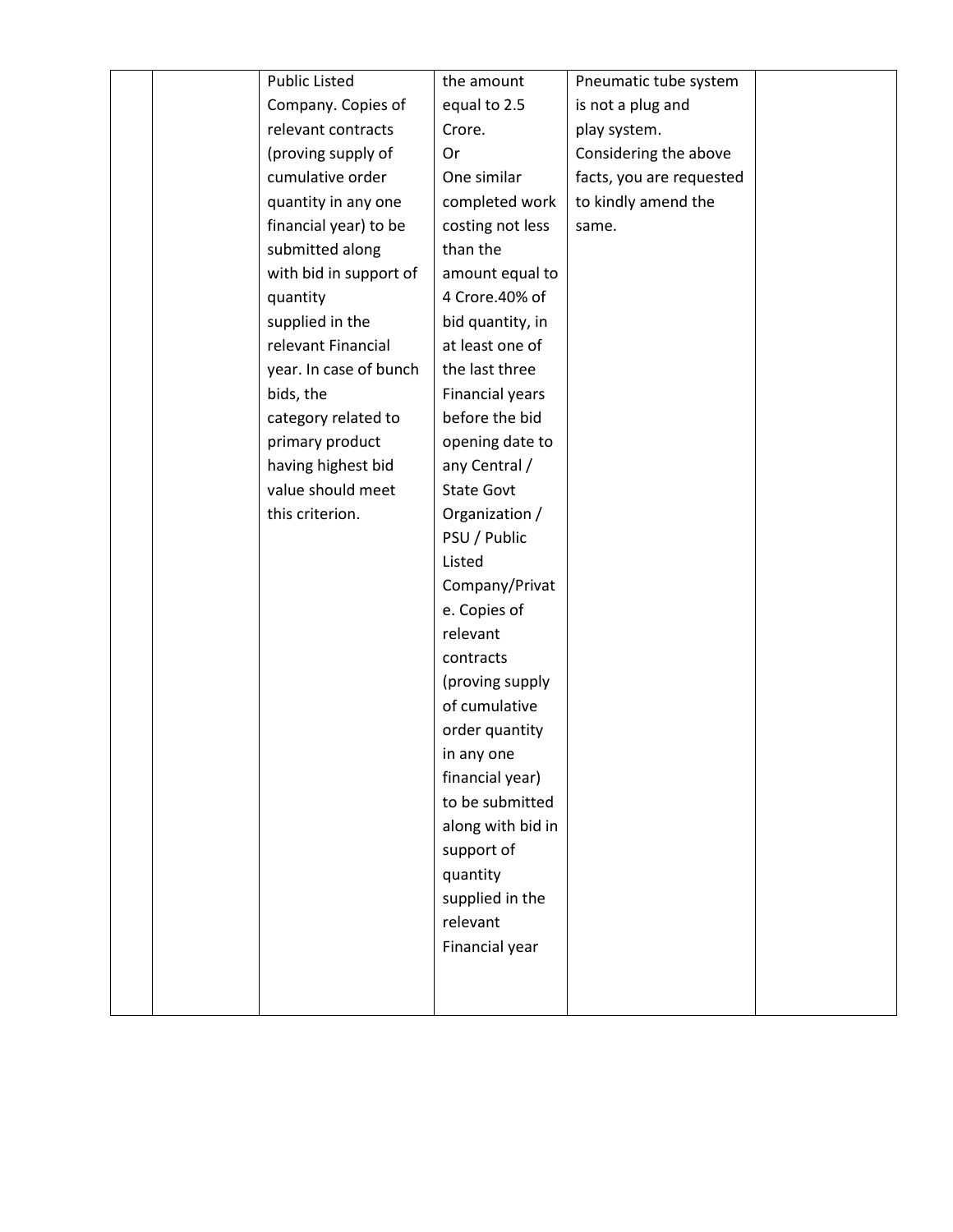|                  |                        | Seventy percent       |                          |                    |
|------------------|------------------------|-----------------------|--------------------------|--------------------|
|                  |                        | (80%) payment         |                          |                    |
|                  | Seventy percent (75%)  | of the delivered      |                          |                    |
|                  | payment of             | goods price           |                          |                    |
|                  | the delivered goods    | shall be paid on      |                          |                    |
|                  | price shall be         | receipt of goods      |                          |                    |
|                  | paid on receipt of     | in good               |                          |                    |
|                  | goods in good          | condition and         |                          |                    |
| <b>GCC Point</b> | condition and upon     | upon the              |                          |                    |
| No. 21.          | the submission of      | submission of         | You are requested to     |                    |
| Terms            | the following          | the following         | kindly                   |                    |
| and Mode of      | documents:             | documents:            | amend payment terms      |                    |
| Payment          | <b>Balance Twenty</b>  | <b>Balance Twenty</b> | as well                  |                    |
| 21.1             | percent (25%)          | percent (20%)         | as give provision for    | No Change          |
| Payment          | payment of the         | payment of the        | Letter                   |                    |
| Terms            | delivered goods value  | delivered goods       | of credit to execute the |                    |
| a) On            | would be made          | value would be        | project smoothly.        |                    |
| delivery         | against 'Final         | made against          |                          |                    |
|                  | Acceptance             | 'Final                |                          |                    |
|                  | Certificate' (FAC) as  | Acceptance            |                          |                    |
|                  | per                    | Certificate'          |                          |                    |
|                  | Section XVIII of goods | (FAC) as per          |                          |                    |
|                  | to be issued           | Section XVIII of      |                          |                    |
|                  | by the consignees      | goods to be           |                          |                    |
|                  |                        | issued by the         |                          |                    |
|                  |                        | consignees            |                          |                    |
|                  |                        |                       |                          |                    |
|                  | For Indigenous goods   | For Indigenous        |                          | Amended as         |
|                  | or for imported        | goods or for          |                          | For Indigenous     |
|                  | goods if supplied from | imported goods        | As per on ground         | goods or for       |
|                  | India:                 | if supplied from      | execution                | imported goods if  |
|                  | 90 days from date of   | India:                | experience 45 days for   | supplied from      |
|                  | Notification of        | 90 days from          | supply from site of      | India:             |
|                  | Award to delivery at   | date of               | readiness                | 90 days from       |
| Delivery         | consignee site or      | Notification of       | and 15 day for           | date of            |
| period           | within 45 days from    | Award to              | installation             | Notification of    |
|                  | the date of site       | delivery at           | timeline is very less to | Award to delivery  |
|                  | readiness, whichever   | consignee site        | execute the complete     | at consignee site  |
|                  | is later. The          | or                    | work,                    | or within 60 days  |
|                  | date of delivery wills | within 90 days        | hence kindly amend the   | from the date of   |
|                  | the date of            | from the date of      | same.                    | site readiness,    |
|                  | delivery at consignee  | site readiness,       |                          | whichever is       |
|                  | site. Tenderers        | whichever is          |                          | later. The date of |
|                  |                        |                       |                          |                    |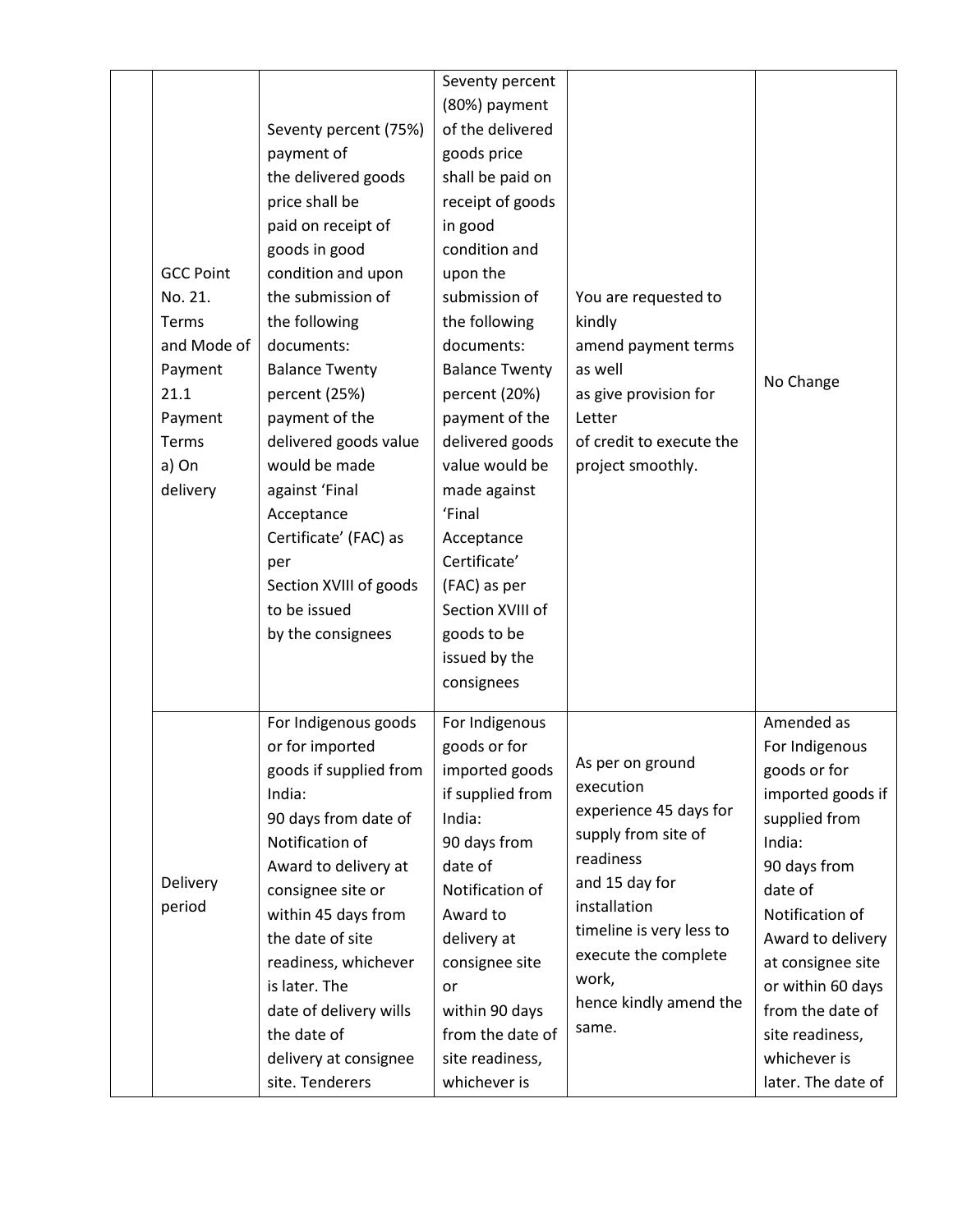|                 | may quote earliest      | later. The date      |                           | delivery wills the |
|-----------------|-------------------------|----------------------|---------------------------|--------------------|
|                 | delivery period.        | of delivery wills    |                           | date of delivery   |
|                 | Installation and        | the date of          |                           | at consignee site. |
|                 | commissioning shall     | delivery at          |                           | Tenderers may      |
|                 | be done within 15       | consignee            |                           | quote earliest     |
|                 | days of receipt of      | site. Tenderers      |                           | delivery period.   |
|                 | the stores/ goods at    | may quote            |                           | Installation and   |
|                 | site or within 45       | earliest delivery    |                           | commissioning      |
|                 | days of handing over    | period.              |                           | shall be done      |
|                 | the site for            | Installation and     |                           | within 60 days of  |
|                 | installation, whichever | commissioning        |                           | receipt of the     |
|                 | is later.               | shall be done        |                           | stores/ goods at   |
|                 |                         | within 60 days       |                           | site or within 60  |
|                 |                         | of                   |                           | days of handing    |
|                 |                         | receipt of the       |                           | over the site for  |
|                 |                         | stores/ goods at     |                           | installation,      |
|                 |                         | site or within 60    |                           | whichever is       |
|                 |                         | days of              |                           | later.             |
|                 |                         | handing over         |                           |                    |
|                 |                         | the site for         |                           |                    |
|                 |                         | installation,        |                           |                    |
|                 |                         | whichever is         |                           |                    |
|                 |                         | later                |                           |                    |
|                 |                         |                      | It is informed that       |                    |
|                 |                         |                      | Bidderexperience          |                    |
|                 |                         | The Bidder           | should be askedfor the    |                    |
|                 | 2. The manufacturer     | should               | pre-qualificationcriteria |                    |
|                 | or itsauthorised        | havesupplied         | as complete projectwill   |                    |
|                 | bidder should           | and                  | be executed by            |                    |
|                 | havesupplied and        | installedPneuma      | biddernot by              |                    |
| SECTION-        | installed               | tic Tube             | manufacturer              |                    |
| VI, QUALIFIC    | PneumaticTube           | TransportSyste       | andmanufacturer role in   |                    |
| <b>ATION</b>    | <b>Transport System</b> | m which is           | the bidonly to supply     | No Change          |
| <b>CRITERIA</b> | which isfunctioning     | functioningsatisf    | material ifbidder is      |                    |
|                 | satisfactorily in       | actorily in last     | authorizeddistributor.Ex  |                    |
|                 | lastSeven years from    | Sevenyears           | perienced bidder          |                    |
|                 | the date of             | from the date of     | shouldrequire for better  |                    |
|                 | TenderOpening given     | <b>TenderOpening</b> | executionof the project   |                    |
|                 | below,                  | given below,         | as Pneumatictube          |                    |
|                 |                         |                      | system is not a plug      |                    |
|                 |                         |                      | andplay                   |                    |
|                 |                         |                      | system.Considering the    |                    |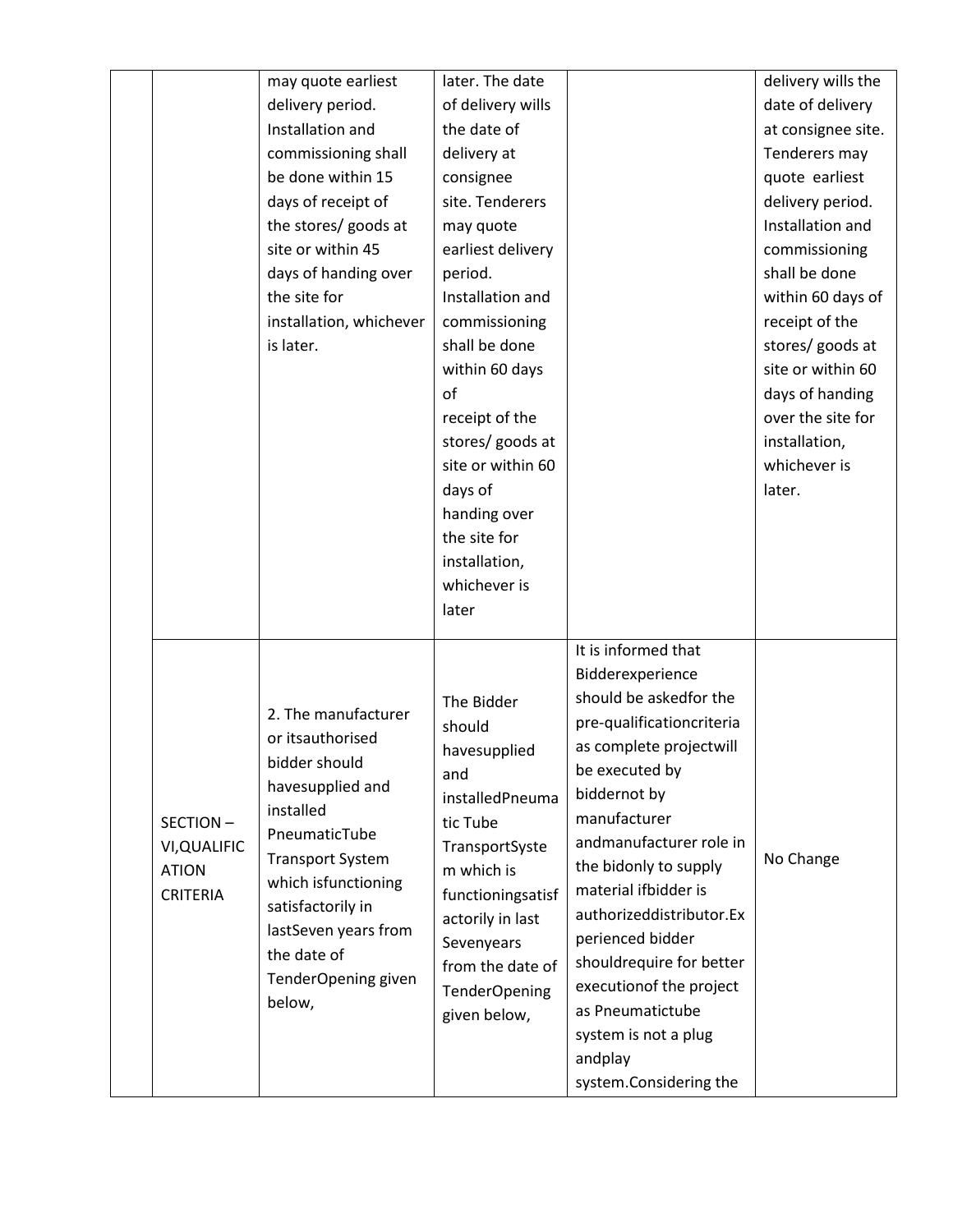|                |                                                                                           |                                                                                                                                                                                                                                                                                                                                                                                                                                                                                                                                                                                                                                                     |                                                                                                                                                                                                                                                                                                                                                                                                                                                                                                                                                                                                                                                                             | above facts, you are                                                                                                                                                                                                                                                                                                                                                                                                                                                                                                                                             |                                                                                                                                                                                                                                                                                                                                                                                                                                                                                                                                                                                                                                        |
|----------------|-------------------------------------------------------------------------------------------|-----------------------------------------------------------------------------------------------------------------------------------------------------------------------------------------------------------------------------------------------------------------------------------------------------------------------------------------------------------------------------------------------------------------------------------------------------------------------------------------------------------------------------------------------------------------------------------------------------------------------------------------------------|-----------------------------------------------------------------------------------------------------------------------------------------------------------------------------------------------------------------------------------------------------------------------------------------------------------------------------------------------------------------------------------------------------------------------------------------------------------------------------------------------------------------------------------------------------------------------------------------------------------------------------------------------------------------------------|------------------------------------------------------------------------------------------------------------------------------------------------------------------------------------------------------------------------------------------------------------------------------------------------------------------------------------------------------------------------------------------------------------------------------------------------------------------------------------------------------------------------------------------------------------------|----------------------------------------------------------------------------------------------------------------------------------------------------------------------------------------------------------------------------------------------------------------------------------------------------------------------------------------------------------------------------------------------------------------------------------------------------------------------------------------------------------------------------------------------------------------------------------------------------------------------------------------|
|                |                                                                                           |                                                                                                                                                                                                                                                                                                                                                                                                                                                                                                                                                                                                                                                     |                                                                                                                                                                                                                                                                                                                                                                                                                                                                                                                                                                                                                                                                             | requested to                                                                                                                                                                                                                                                                                                                                                                                                                                                                                                                                                     |                                                                                                                                                                                                                                                                                                                                                                                                                                                                                                                                                                                                                                        |
|                |                                                                                           |                                                                                                                                                                                                                                                                                                                                                                                                                                                                                                                                                                                                                                                     |                                                                                                                                                                                                                                                                                                                                                                                                                                                                                                                                                                                                                                                                             | kindlyamend the same.                                                                                                                                                                                                                                                                                                                                                                                                                                                                                                                                            |                                                                                                                                                                                                                                                                                                                                                                                                                                                                                                                                                                                                                                        |
| $\overline{2}$ | As per Page<br>No. 23,<br>Section V:<br>List of<br>Requiremen<br>ts of Tender<br>Document | <b>Delivery Period</b><br>For Indigenous goods<br>or for<br>imported goods if<br>supplied from India<br>90 days from date of<br>Notification of Award<br>to delivery at<br>consignee site or<br>within 45 days from<br>the date of site<br>readiness, whichever<br>is later. The date of<br>delivery will be the<br>date by when it is to<br>be delivered at<br>consignee site. Bidder<br>may quote earliest<br>delivery period.<br>Installation and<br>Commissioning shall<br>be done within 15<br>days of receipt of the<br>stores/ goods at site<br>or within 45 days of<br>handing over of the<br>site for installation,<br>whichever is later. | Kindly amend<br>as:<br>Delivery Period<br>For Indigenous<br>goods or for<br>imported goods<br>if supplied from<br>India<br>120 days from<br>date of<br>Notification of<br>Award to<br>delivery at<br>consignee site<br>or within 90<br>days from the<br>date of site<br>readiness,<br>whichever is<br>later. The date<br>of delivery will<br>be the date by<br>when it is to be<br>delivered at<br>consignee site.<br>Bidder may<br>quote earliest<br>delivery period.<br>Installation and<br>Commissioning<br>shall be done<br>within 45 days<br>of receipt of the<br>stores/ goods at<br>site or within 60<br>days of handing<br>over of the site<br>for<br>installation, | Since AIIMS Bhatinda is<br>already operational and<br>running, the PUS works<br>need to be done which<br>require alterations&<br>modifications, etc. and<br>involved the turn-key<br>works as stated in the<br>tender. Further the<br>materials are imported<br>and currently thetimely<br>supplies are a big<br>challenge due to current<br>situation in supplied of<br>electronics / semi-<br>conductors World-wide,<br>which is well known to<br>all.<br>You are requested to<br>amend the delivery,<br>installation &<br>commissioning time as<br>requested. | Amended as<br>For Indigenous<br>goods or for<br>imported goods if<br>supplied from<br>India:<br>90 days from<br>date of<br>Notification of<br>Award to delivery<br>at consignee site<br>or within 60 days<br>from the date of<br>site readiness,<br>whichever is<br>later. The date of<br>delivery wills the<br>date of delivery<br>at consignee site.<br>Tenderers may<br>quote earliest<br>delivery period.<br>Installation and<br>commissioning<br>shall be done<br>within 60 days of<br>receipt of the<br>stores/ goods at<br>site or within 60<br>days of handing<br>over the site for<br>installation,<br>whichever is<br>later. |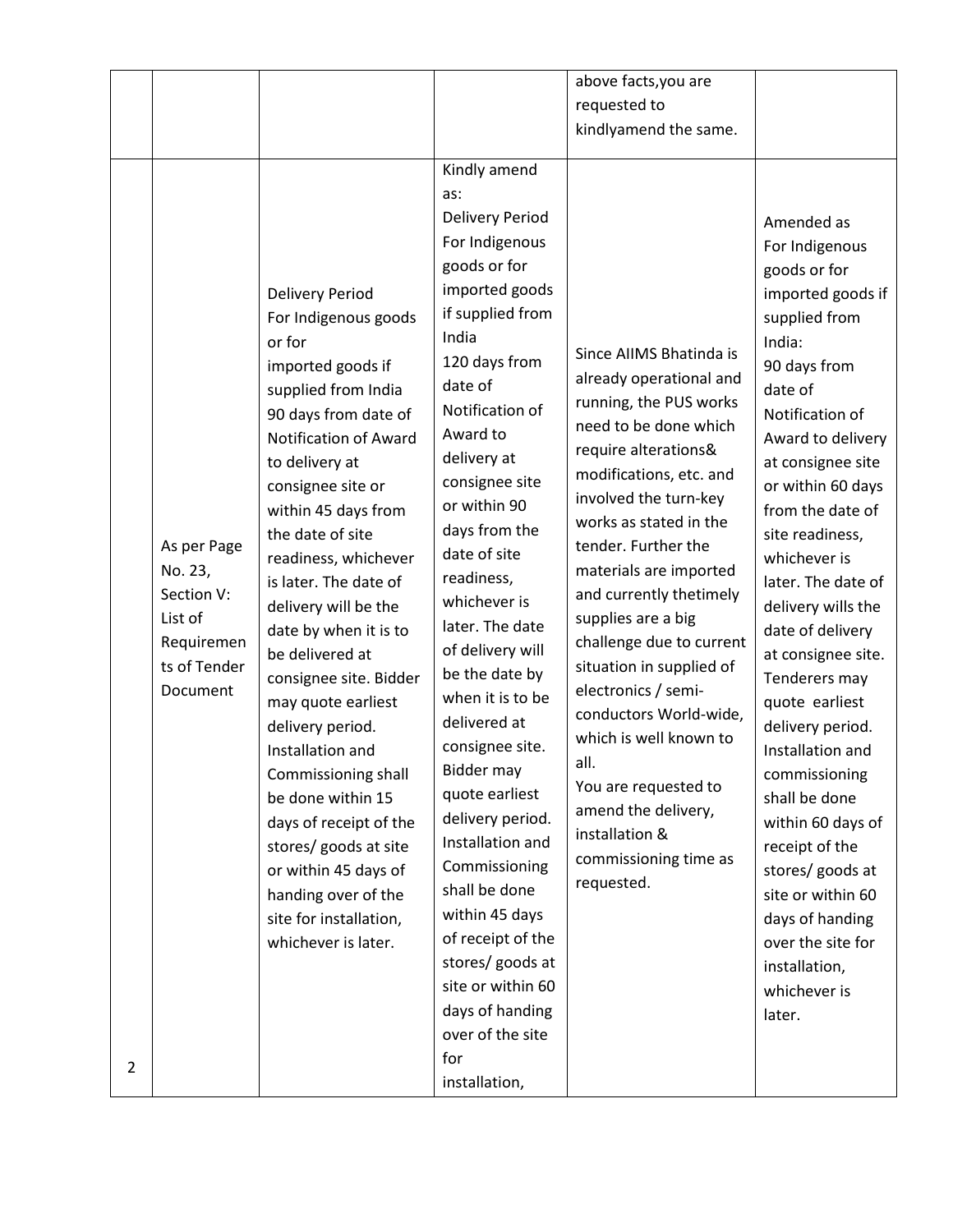|                                                                                                                                                                       |                                                                                                                                                                                                                                                                                                                                                                                                                                                                                                                                                                                              | whichever is                 |                                                                                                                                                                                                                                                                                                                                                                                                                         |                                                                             |
|-----------------------------------------------------------------------------------------------------------------------------------------------------------------------|----------------------------------------------------------------------------------------------------------------------------------------------------------------------------------------------------------------------------------------------------------------------------------------------------------------------------------------------------------------------------------------------------------------------------------------------------------------------------------------------------------------------------------------------------------------------------------------------|------------------------------|-------------------------------------------------------------------------------------------------------------------------------------------------------------------------------------------------------------------------------------------------------------------------------------------------------------------------------------------------------------------------------------------------------------------------|-----------------------------------------------------------------------------|
|                                                                                                                                                                       |                                                                                                                                                                                                                                                                                                                                                                                                                                                                                                                                                                                              | later.                       |                                                                                                                                                                                                                                                                                                                                                                                                                         |                                                                             |
| As per Page<br>No. 1,<br>Column No.<br>14<br>of Gem<br><b>Notice</b><br>And<br>Qualification<br>Criteria,<br>Section-<br>VI, Point No.<br>2 of<br>Tender<br>Document. | Past Performance<br>$40\%$<br>The manufacturer<br>or its authorised<br>bidder should have<br>supplied and installed<br>Pneumatic<br><b>Tube Transport</b><br>System which is<br>functioning<br>satisfactorily in last<br>Seven years from the<br>date of Tender<br>Opening given below,<br>Three similar<br>completed works<br>costing not less than<br>the amount equal to 2<br>Crore<br>Or<br>Two similar<br>completed works<br>costing not less than<br>the amount equal to<br>2.5 Crore.<br>Or<br>One similar completed<br>work costing not less<br>than the amount<br>equal to 4 Crore. | Kindly Clarify               | Both the points slightly<br>confusing, kindly clarify<br>whether the bidder<br>should have 40% past<br>performance<br>or Three similar<br>completed<br>works costing not less<br>than<br>the amount equal to 2<br>Crore<br>Or<br>Two similar completed<br>works costing not less<br>than the amount equal<br>to 2.5 Crore. Or<br>One similar completed<br>work costing not less<br>than the amount equal<br>to 4 Crore. | Kindly follow ATC<br>uploaded on<br>GeM portal.<br>ATC will be<br>supersede |
| NIT Page No<br>2<br>Point No 2                                                                                                                                        | If the bidder is a<br>Startup, the bidder<br>shall be exempted<br>from the requirement<br>of "Bidder Turnover"<br>criteria and<br>"Experience Criteria"<br>                                                                                                                                                                                                                                                                                                                                                                                                                                  | Kindly Delete<br>this clause | AIIMS Bhatinda is a<br>reputed<br>and premiere institute,<br>products from start-ups<br>and inexperienced<br>bidders shall be<br>gravely& adversely<br>consequential and<br>dangerous to the<br>safety& lives and                                                                                                                                                                                                       | No Change                                                                   |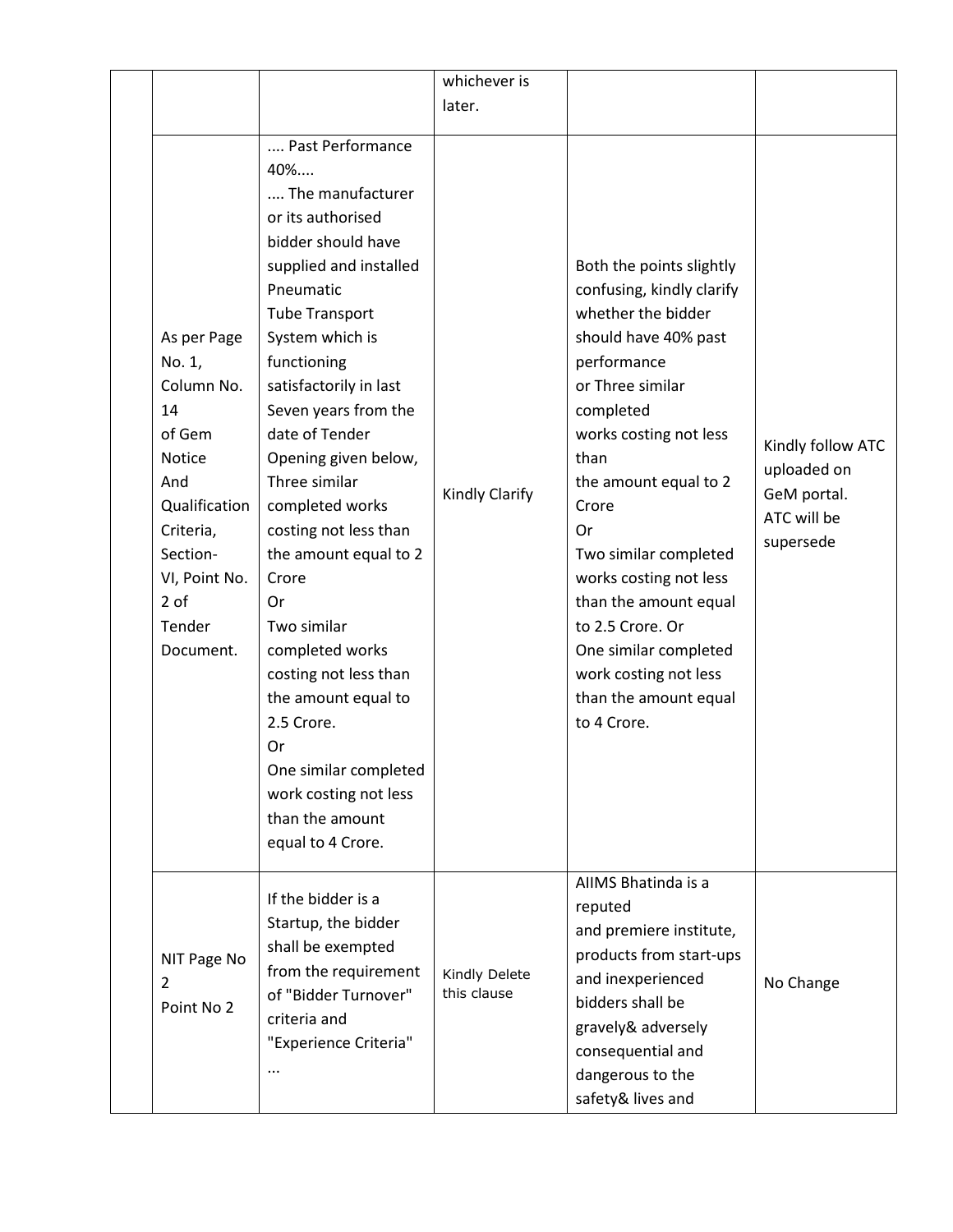|  |  | hospital staff and          |  |
|--|--|-----------------------------|--|
|  |  | patients.                   |  |
|  |  | Since start-ups currently   |  |
|  |  | do not have any past        |  |
|  |  | performance experience      |  |
|  |  | nor do they have the        |  |
|  |  | technology / comply         |  |
|  |  | with the required           |  |
|  |  | specifications as per       |  |
|  |  | tender document.            |  |
|  |  | Further, even in your       |  |
|  |  | recent                      |  |
|  |  | <b>Critical MGPS Tender</b> |  |
|  |  | Vide NIT                    |  |
|  |  | NoTender No.                |  |
|  |  | HITES/IDS/21/26 Dated       |  |
|  |  | 18.03.2022, no such         |  |
|  |  | exemption was               |  |
|  |  | extended with due           |  |
|  |  | consideration to critical   |  |
|  |  | nature of such solutions    |  |
|  |  | and products.               |  |
|  |  | Its not just that the Start |  |
|  |  | up manufacturer here        |  |
|  |  | supplying of the            |  |
|  |  | products, its also the      |  |
|  |  | design, installations,      |  |
|  |  | testing and                 |  |
|  |  | commissioning and           |  |
|  |  | further maintenance         |  |
|  |  | and post                    |  |
|  |  | sales services of these     |  |
|  |  | systems - for which the     |  |
|  |  | Start-up shall not have     |  |
|  |  | any experience at all       |  |
|  |  | and as explained can be     |  |
|  |  | gravely & adversely         |  |
|  |  | consequential and           |  |
|  |  | dangerous to the safety     |  |
|  |  | & lives and hospital staff  |  |
|  |  | and patients.               |  |
|  |  |                             |  |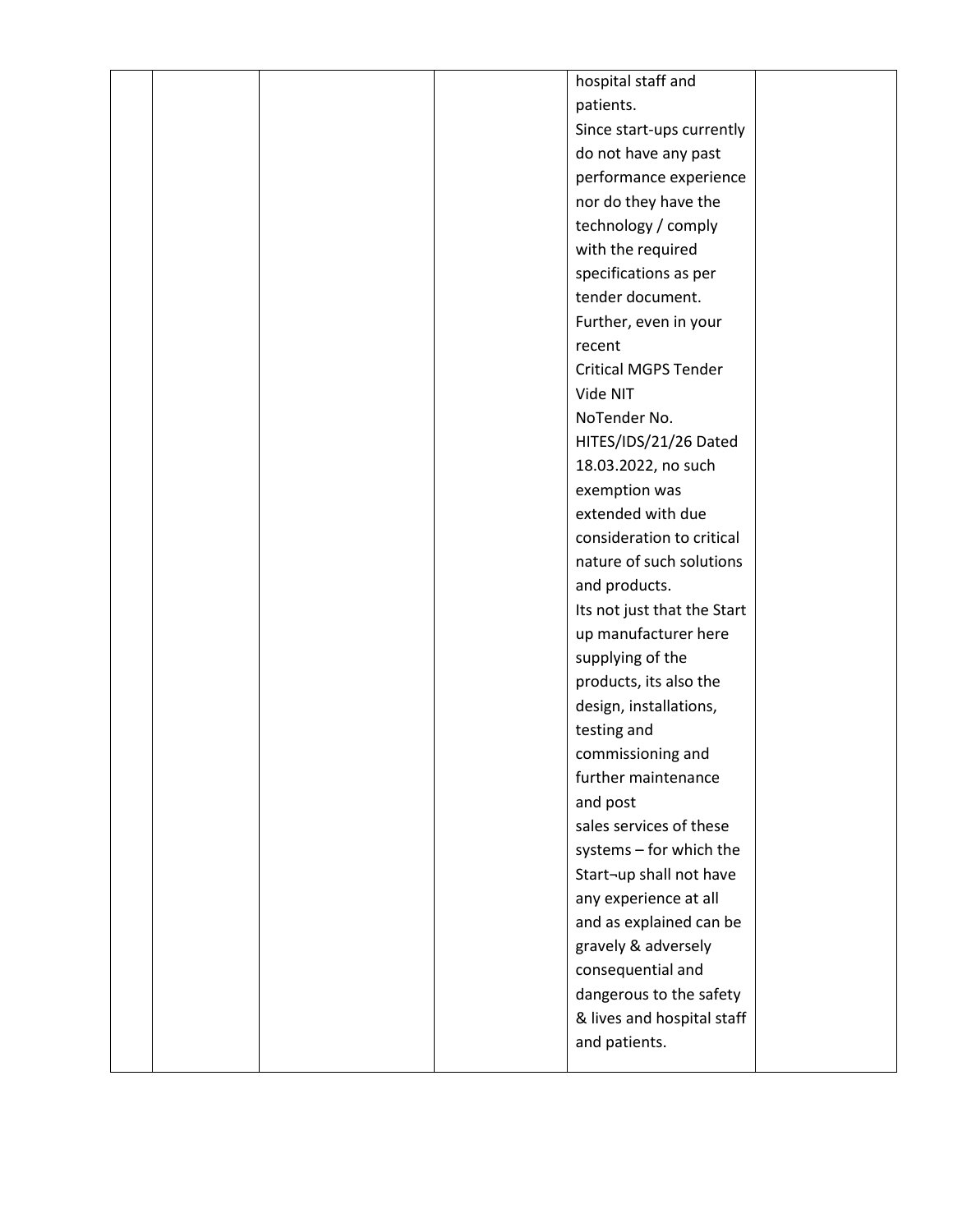| As per Page<br>No. 25,<br>Point No. 4,<br>6th Line of<br>Tender<br>Document          | Traders are<br>excluded from the<br>purview of Public<br>Procurement<br>Policy for Micro and<br>Small<br>Enterprises.                                                                                                                                                                                                                                             | Kindly Delete<br>this clause                                                                                                                                                                                                                                                                                                         | be delete as since<br>02.07.21 Traders are<br>under the purview of<br>Micro and Small<br>Enterprises as per Govt.<br>Notification No.<br>$5/2(2)/2021$ -<br>E/P & G/Policy (E-<br>19025)<br>Dated: 02.07.2021 (copy<br>attached). | No Change                                                                                                       |
|--------------------------------------------------------------------------------------|-------------------------------------------------------------------------------------------------------------------------------------------------------------------------------------------------------------------------------------------------------------------------------------------------------------------------------------------------------------------|--------------------------------------------------------------------------------------------------------------------------------------------------------------------------------------------------------------------------------------------------------------------------------------------------------------------------------------|-----------------------------------------------------------------------------------------------------------------------------------------------------------------------------------------------------------------------------------|-----------------------------------------------------------------------------------------------------------------|
| As per Page<br>No. 25,<br>Point No. 3,<br>13th Line of<br><b>TenderDocu</b><br>ment. | As per Page No. 25,<br>Point No. 3, 13th Line<br>of TenderDocument.<br>Class I & Class II<br><b>Bidders</b>                                                                                                                                                                                                                                                       | <b>Bidders can</b><br>submit self-<br>declaration<br>regarding % of<br>local<br>components<br>withlocation of<br>manufacturing<br>of these<br>components.                                                                                                                                                                            | As discussed during the<br>Pre-bid and agreed,<br>kindly confirm this point<br>again.                                                                                                                                             | Yes if Quoted<br>price is less than<br>10 Cr. Bidder can<br>submit self<br>declaration wrt<br><b>MII Clause</b> |
| As per Page<br>no. 24                                                                | "The Consignee<br>details are as under<br>but the supplier is<br>required to deliver the<br>goods at the<br>designated site in the<br>floor and building of<br>concerned<br>Centers/Hospital/Dep<br>artments:<br>Name of Hospital and<br>Address<br>1. AIIMS, Bathinda<br>Punjab<br>2 Any new<br>AIIMS/GMC's getting<br>established under<br><b>PMSSY Project</b> | Since, the BOQ<br>and design as<br>tendered and<br>specified in the<br>NIT are very<br>specific to only<br>"AIIMS<br>Bathinda", and<br>cannot be<br>replicated for<br>any other<br>project<br>including "New<br>AIIMS/GMC's<br>getting<br>established<br>under PMSSY<br>Project", as<br>every project<br>has its own PITS<br>design, |                                                                                                                                                                                                                                   | No Change                                                                                                       |